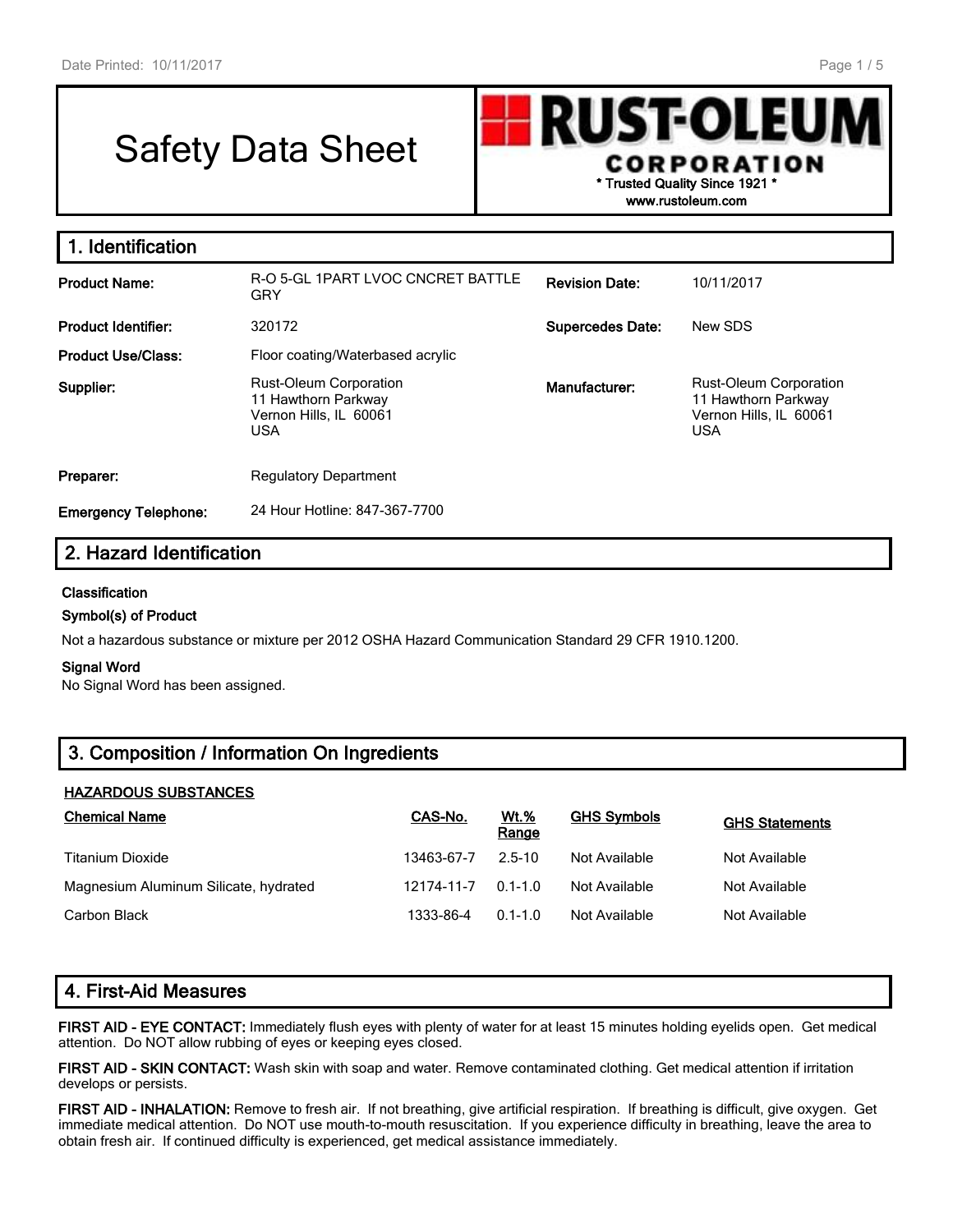**FIRST AID - INGESTION:** Swallowing less than an ounce will not cause significant harm. For larger amounts, do not induce vomiting, but give one or two glasses of water to drink and get medical attention. If swallowed, rinse mouth with water. If feeling unwell, get medical attention.

### **5. Fire-Fighting Measures**

**EXTINGUISHING MEDIA:** Alcohol Film Forming Foam, Carbon Dioxide, Dry Chemical, Dry Sand, Water Fog

**UNUSUAL FIRE AND EXPLOSION HAZARDS:** No unusual fire or explosion hazards noted. Keep containers tightly closed. FLASH POINT IS TESTED TO BE GREATER THAN 200 DEGREES F.

**SPECIAL FIREFIGHTING PROCEDURES:** Water may be used to cool closed containers to prevent buildup of steam. If water is used, fog nozzles are preferred.

### **6. Accidental Release Measures**

**STEPS TO BE TAKEN IF MATERIAL IS RELEASED OR SPILLED:** If spilled, contain spilled material and remove with inert absorbent. Dispose of contaminated absorbent, container, and unused contents in accordance with local, state, and federal regulations. Do not incinerate closed containers

# **7. Handling and Storage**

**HANDLING:** Wash thoroughly after handling. Wash hands before eating. Remove contaminated clothing and launder before reuse. Use only with adequate ventilation. Follow all MSDS/label precautions even after container is emptied because it may retain product residues. Avoid breathing fumes, vapors, or mist. Avoid contact with eyes, skin and clothing.

**STORAGE:** Store in a dry, well ventilated place. Keep container tightly closed when not in use.

### **8. Exposure Controls / Personal Protection**

| <b>Chemical Name</b>                     | CAS-No.    | Weight %<br><b>Less Than</b> | <b>ACGIH TLV-</b><br>TWA | <b>ACGIH TLV-</b><br><b>STEL</b> | <b>OSHA PEL-TWA</b> | <b>OSHA PEL-</b><br><b>CEILING</b> |
|------------------------------------------|------------|------------------------------|--------------------------|----------------------------------|---------------------|------------------------------------|
| Titanium Dioxide                         | 13463-67-7 | 10.0                         | $10 \text{ mg/m}$        | N.E.                             | $15 \text{ mg/m}$   | N.E.                               |
| Magnesium Aluminum Silicate,<br>hvdrated | 12174-11-7 | 1.0                          | N.E.                     | N.E.                             | N.E.                | N.E.                               |
| Carbon Black                             | 1333-86-4  | 1.0                          | $3 \text{ mg/m}$         | N.E.                             | $3.5 \text{ mg/m}$  | N.E.                               |

### **PERSONAL PROTECTION**

**ENGINEERING CONTROLS:** Use process enclosures, local exhaust ventilation, or other engineering controls to control airborne levels below recommended exposure limits. Prevent build-up of vapors by opening all doors and windows to achieve crossventilation.

**RESPIRATORY PROTECTION:** A respiratory protection program that meets OSHA 1910.134 and ANSI Z88.2 requirements must be followed whenever workplace conditions warrant a respirator's use.

**SKIN PROTECTION:** Use gloves to prevent prolonged skin contact. Nitrile or Neoprene gloves may afford adequate skin protection.

**EYE PROTECTION:** Use safety eyewear designed to protect against splash of liquids.

**OTHER PROTECTIVE EQUIPMENT:** Refer to safety supervisor or industrial hygienist for further guidance regarding types of personal protective equipment and their applications.

**HYGIENIC PRACTICES:** Wash thoroughly with soap and water before eating, drinking or smoking. Remove contaminated clothing immediately and launder before reuse.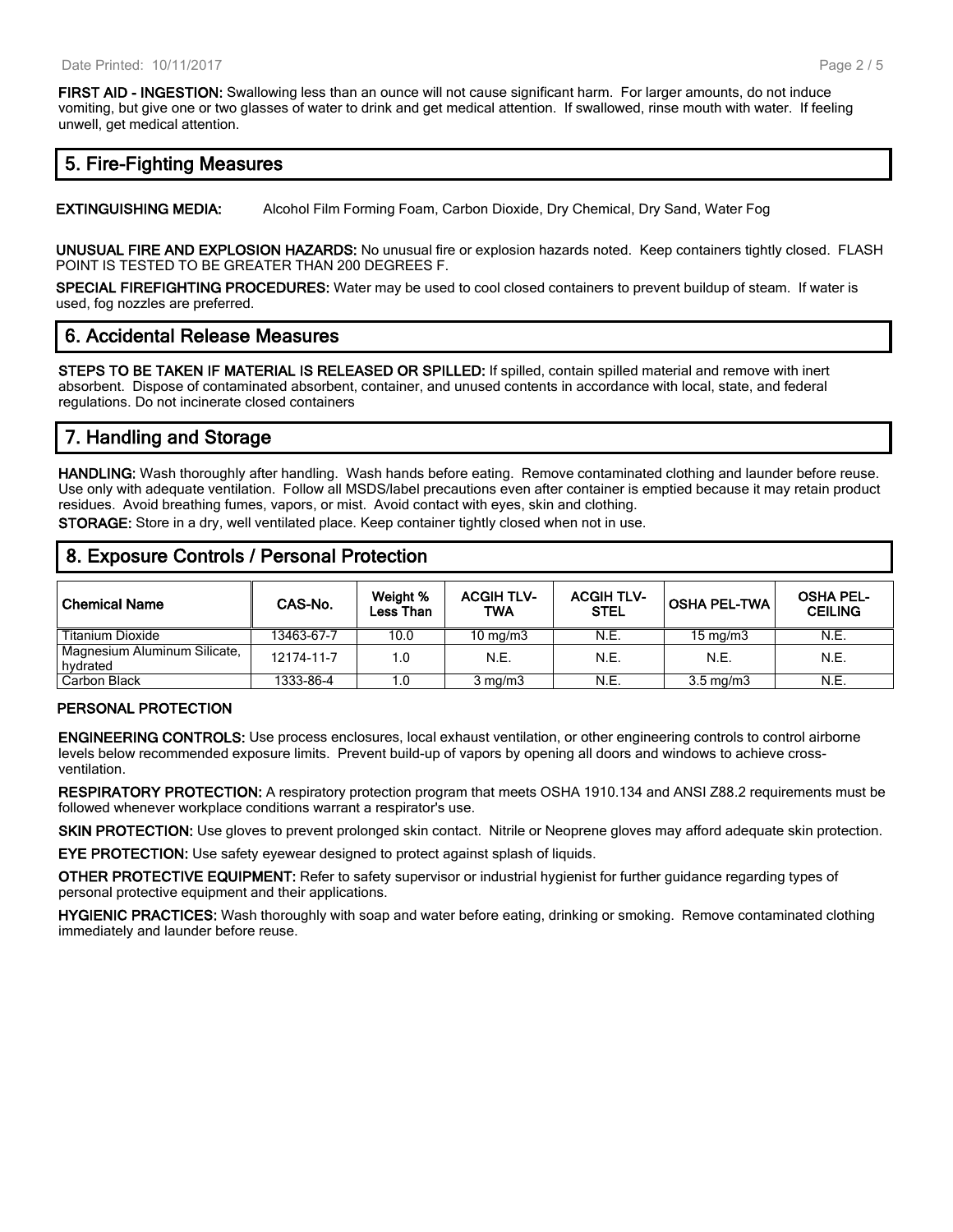# **9. Physical and Chemical Properties**

| Appearance:                 | Liquid                      | <b>Physical State:</b>            | Liguid         |
|-----------------------------|-----------------------------|-----------------------------------|----------------|
| Odor:                       | Mild                        | <b>Odor Threshold:</b>            | N.E.           |
| <b>Relative Density:</b>    | 1.228                       | pH:                               | Not Determined |
| Freeze Point, °C:           | N.D.                        | <b>Viscosity:</b>                 | N.D.           |
| <b>Solubility in Water:</b> | Slight                      | Partition Coefficient, n-octanol/ |                |
| Decompostion Temp., °C:     | N.D.                        | water:                            | N.D.           |
| Boiling Range, °C:          | $100 - 537$                 | <b>Explosive Limits, vol%:</b>    | $2.6 - 12.6$   |
| <b>Flammability:</b>        | Does not Support Combustion | Flash Point, °C:                  | 107            |
| <b>Evaporation Rate:</b>    | Slower than Ether           | Auto-ignition Temp., °C:          | N.D.           |
| <b>Vapor Density:</b>       | Heavier than Air            | Vapor Pressure:                   | N.D.           |

(See "Other information" Section for abbreviation legend)

# **10. Stability and Reactivity**

**CONDITIONS TO AVOID:** No Information

**INCOMPATIBILITY:** Incompatible with strong oxidizing agents, strong acids and strong alkalies.

**HAZARDOUS DECOMPOSITION:** When heated to decomposition, it emits acrid smoke and irritating fumes.

**HAZARDOUS POLYMERIZATION:** Will not occur under normal conditions.

**STABILITY:** This product is stable under normal storage conditions.

# **11. Toxicological Information**

**EFFECTS OF OVEREXPOSURE - EYE CONTACT:** Irritating, and may injure eye tissue if not removed promptly.

**EFFECTS OF OVEREXPOSURE - SKIN CONTACT:** Low hazard for usual industrial handling or commercial handling by trained personnel.

**EFFECTS OF OVEREXPOSURE - INHALATION:** High gas, vapor, mist or dust concentrations may be harmful if inhaled. Avoid breathing fumes, spray, vapors, or mist.

**EFFECTS OF OVEREXPOSURE - INGESTION:** Substance may be harmful if swallowed.

**EFFECTS OF OVEREXPOSURE - CHRONIC HAZARDS:** Contains Titanium Dioxide. Titanium Dioxide is listed as a Group 2B-"Possibly carcinogenic to humans" by IARC. No significant exposure to Titanium Dioxide is thought to occur during the use of products in which Titanium Dioxide is bound to other materials, such as in paints during brush application or drying. Risk of overexposure depends on duration and level of exposure to dust from repeated sanding of surfaces or spray mist and the actual concentration of Titanium Dioxide in the formula. (Ref: IARC Monograph, Vol. 93, 2010)Contains carbon black. Chronic inflammation, lung fibrosis, and lung tumors have been observed in some rats experimentally exposed for long periods of time to excessive concentrations of carbon black and several insoluble fine dust particles. Tumors have not been observed in other animal species (i.e., mouse and hamster) under similar circumstances and study conditions. Epidemiological studies of North American workers show no evidence of clinically significant adverse health effects due to occupational exposure to carbon black.

Carbon black is listed as a Group 2B-"Possibly carcinogenic to humans" by IARC and is proposed to be listed as A4- "not classified as a human carcinogen" by the American Conference of Governmental Industrial Hygienists. Significant exposure is not anticipated during brush application or drying. Risk of overexposure depends on duration and level of exposure to dust from repeated sanding of surfaces or spray mist and the actual concentration of carbon black in the formula.

**PRIMARY ROUTE(S) OF ENTRY:** Eye Contact, Ingestion, Inhalation, Skin Absorption, Skin Contact

| <b>ACUTE TOXICITY VALUES</b><br>The acute effects of this product have not been tested. Data on individual components are tabulated below: |                                  |                                      |                    |              |  |
|--------------------------------------------------------------------------------------------------------------------------------------------|----------------------------------|--------------------------------------|--------------------|--------------|--|
| CAS-No.                                                                                                                                    | <b>Chemical Name</b>             | Oral LD50                            | Dermal LD50        | Vapor LC50   |  |
| 13463-67-7<br>1333-86-4                                                                                                                    | Titanium Dioxide<br>Carbon Black | >10000 mg/kg Rat<br>>15400 mg/kg Rat | 2500 mg/kg<br>N.I. | N.I.<br>N.I. |  |

N.I. - No Information

# **12. Ecological Information**

**ECOLOGICAL INFORMATION:** Product is a mixture of listed components.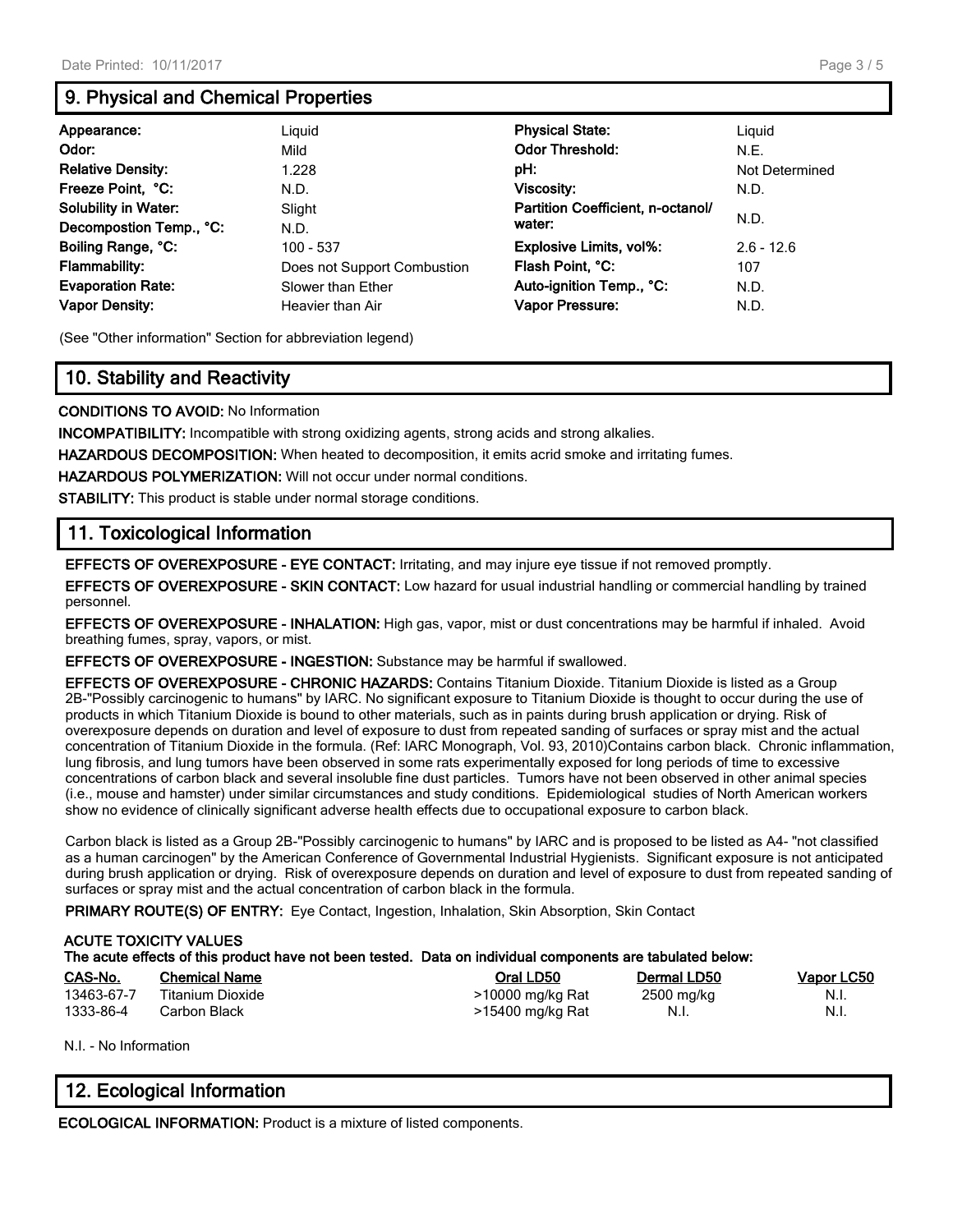### **13. Disposal Information**

**DISPOSAL INFORMATION:** No Information

### **14. Transport Information**

|                              | Domestic (USDOT) | International (IMDG) | Air (IATA)    | <b>TDG (Canada)</b> |
|------------------------------|------------------|----------------------|---------------|---------------------|
| <b>UN Number:</b>            | N.A.             | N.A.                 | N.A.          | N.A.                |
| <b>Proper Shipping Name:</b> | Not Regulated    | Not Regulated        | Not Regulated | Not Regulated       |
| <b>Hazard Class:</b>         | N.A.             | N.A.                 | N.A.          | N.A.                |
| Packing Group:               | N.A.             | N.A.                 | N.A.          | N.A.                |
| <b>Limited Quantity:</b>     | No               | No                   | No.           | No                  |

# **15. Regulatory Information**

### **U.S. Federal Regulations:**

### **CERCLA - SARA Hazard Category**

This product has been reviewed according to the EPA 'Hazard Categories' promulgated under Sections 311 and 312 of the Superfund Amendment and Reauthorization Act of 1986 (SARA Title III) and is considered, under applicable definitions, to meet the following categories:

No Information

#### **Sara Section 313:**

This product contains the following substances subject to the reporting requirements of Section 313 of Title III of the Superfund Amendment and Reauthorization Act of 1986 and 40 CFR part 372:

No Sara 313 components exist in this product.

### **Toxic Substances Control Act:**

This product contains the following chemical substances subject to the reporting requirements of TSCA 12(b) if exported from the United States:

No TSCA 12(b) components exist in this product.

| 16. Other Information                           |            |                         |                          |                             |   |
|-------------------------------------------------|------------|-------------------------|--------------------------|-----------------------------|---|
| <b>HMIS RATINGS</b><br>Health:<br>Flammability: |            | <b>Physical Hazard:</b> | $\overline{\phantom{0}}$ | <b>Personal Protection:</b> | х |
| NFPA RATINGS<br>Health:<br><b>Flammability:</b> |            | Instability             | 0                        |                             |   |
| <b>VOLATILE ORGANIC COMPOUNDS, g/L:</b>         |            | 46                      |                          |                             |   |
| <b>SDS REVISION DATE:</b>                       | 10/11/2017 |                         |                          |                             |   |
| <b>REASON FOR REVISION:</b>                     |            |                         |                          |                             |   |

Legend: N.A. - Not Applicable, N.E. - Not Established, N.D. - Not Determined